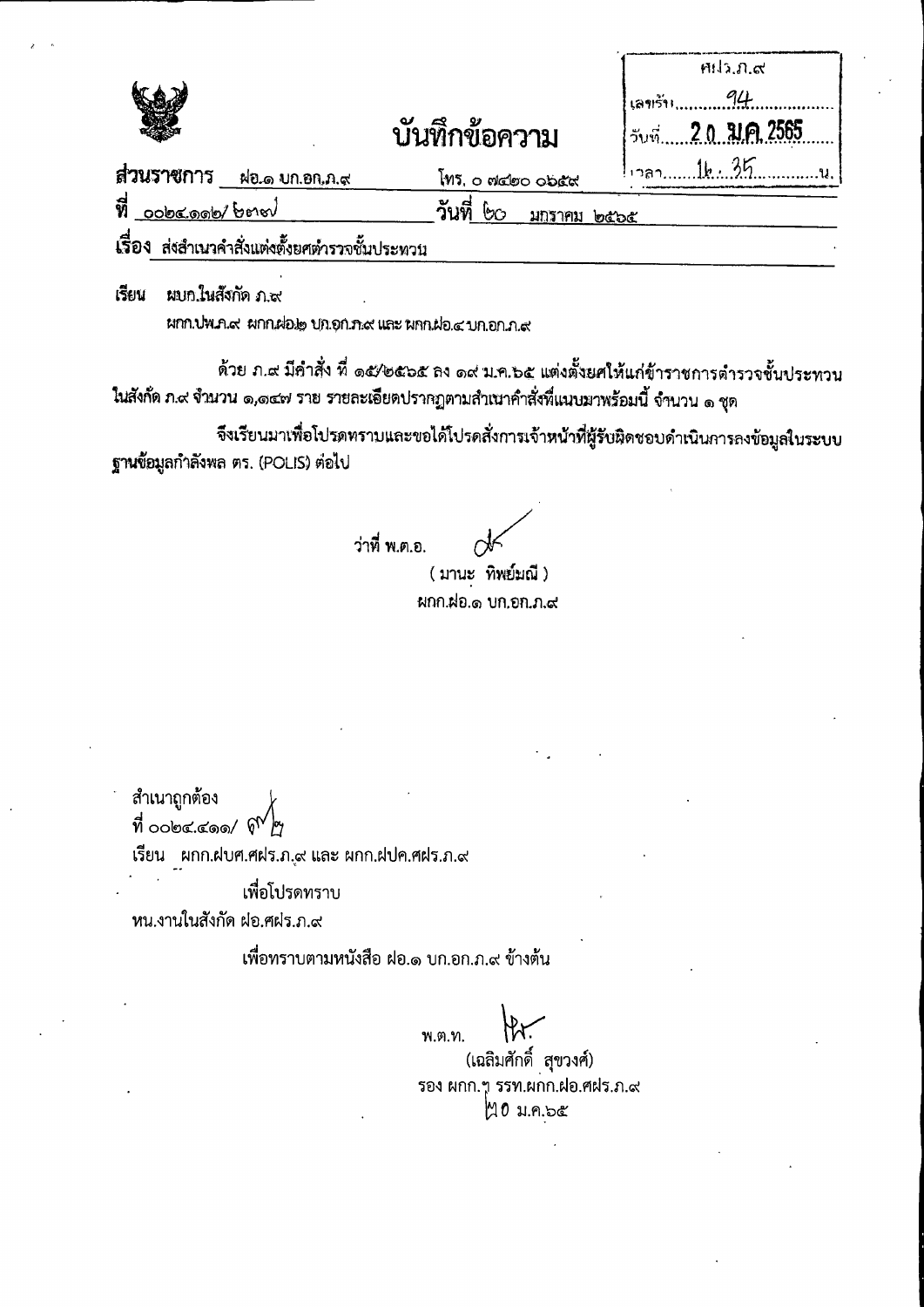(สำเนา)

คำสั่งตำรวจภูธรภาค ๙ ที่ ด๕⁄๒๕๖๕ เรื่อง แต่งตั้งยศตำรวจชั้นประทาน

อาศัยอำนาจตามความในมาตรา ๑๔ และมาตรา ๒๗ วรรคหนึ่ง แห่งพระราชบัญญัติตำรวจ แห่งชาติ พ.ศ.๒๕๔๗ และ กฎ ก.ตร. ว่าด้วยหลักเกณฑ์และวิธีการแต่งตั้งยศ พ.ศ.๒๕๕๔ ประกอบกับระเบียบ ก.ต.ช.ว่าด้วยหลักเกณฑ์การปฏิบัติราชการของผู้บัญชาการในฐานะเป็นอธิบดี หรือแทนผู้บัญชาการตำรวจ แห่งชาติ พ.ศ.๒๕๕๑ และแก้ไขเพิ่มเติม (ฉบับที่ ๒) พ.ศ.๒๕๕๕ จึงแต่งตั้งยศให้แก่ข้าราชการตำรวจ ชั้นประทวน จำนวน ๑,๑๔๗ ราย ดังปรากฏรายละเอียดตามบัญชีแนบท้าย

> สั่ง ณ วันที่ ด๙ มกราคม พ.ศ.๒๕๖๕

> > (ลงชื่อ) พลตำรวจโท นันทเดช ย้อยนวล ( นันทเดช ย้อยนวล ) ผู้บัญชาการตำรวจภูธรภาค ๙

สำเนาถูกต้อง

พันตำรวจตรีหญิง

 $\#$ ( รุจิรา ชาติวัฒนา ) สารวัตรฝ่ายอำนวยการ ๑ กองบังคับการอำนวยการตำรวจภูธรลาค ๙

สิบตำรวจเอก ธีรวัฒน์/คัด ร้อยตำรวจเอกหญิง ภัคฐิญา/ทาน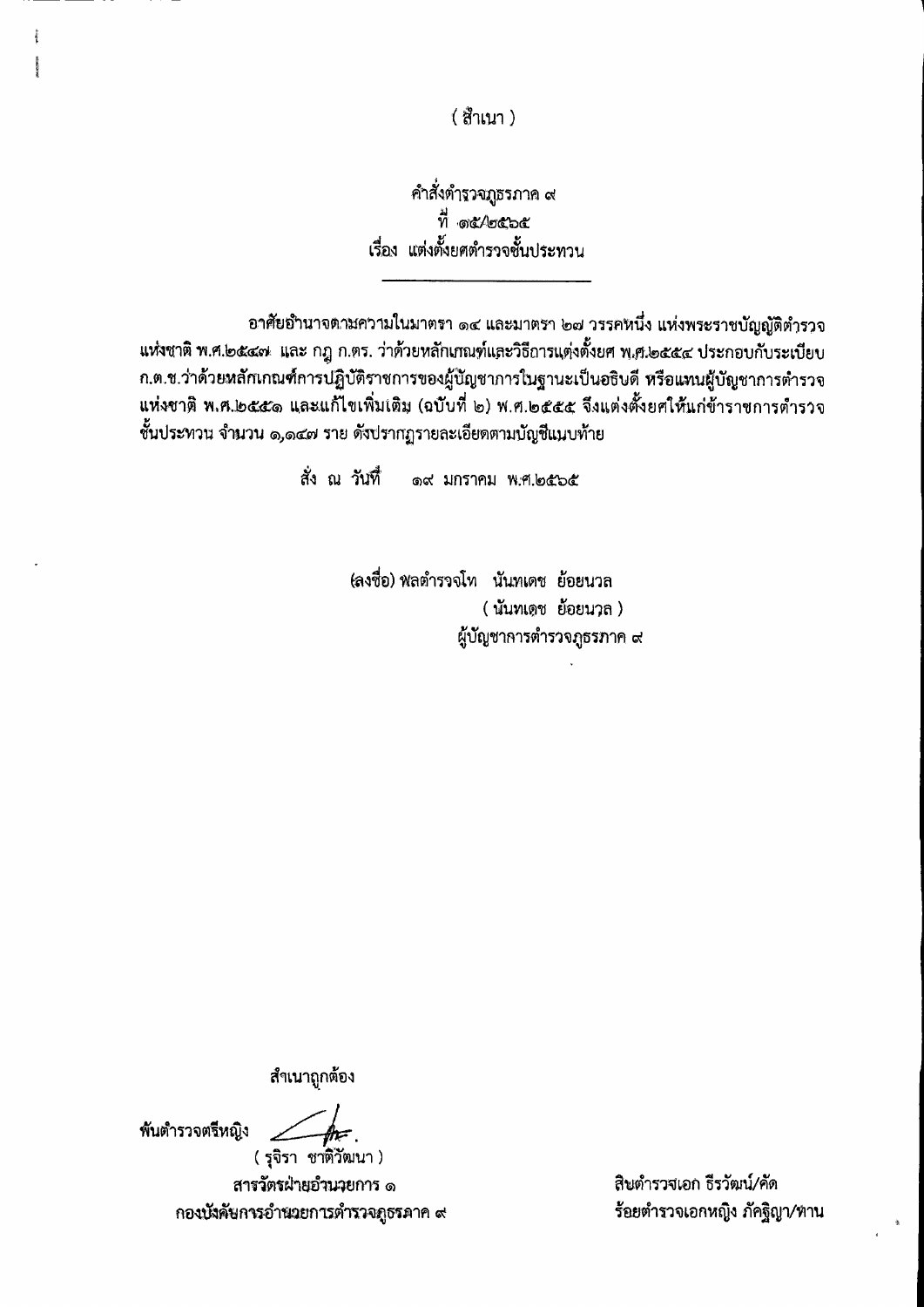## ่<br>บัญซีการแต่งตั้งยศข้าราชการตำรวจชั้นประทาน<br>ท้ายคำสั่ง ภ.9 ที่ 15/2565 ลง 19 ม.ค.65

| หมายเหตุ                             |               |                |                |                |                         |                |                |               |               |               |               |               |               |                    |                |               |                |                |               |               |               |               |
|--------------------------------------|---------------|----------------|----------------|----------------|-------------------------|----------------|----------------|---------------|---------------|---------------|---------------|---------------|---------------|--------------------|----------------|---------------|----------------|----------------|---------------|---------------|---------------|---------------|
| วันมีผล                              | 1/1/2565      | 1/1/2565       | 1/1/2565       | 1/1/2565       | 1/1/2565                | 1/1/2565       | 1/1/2565       | 1/1/2565      | 1/1/2565      | 1/1/2565      | 1/1/2565      | 1/1/2565      | 1/1/2565      | 1/1/2565           | 1/1/2565       | 1/1/2565      | 1/1/2565       | 1/1/2565       | 1/1/2565      | 1/1/2565      | 1/1/2565      | 1/1/2565      |
| เลือนยศเป็น                          | 0.7, 0.       | 0.7, 0.        | จ.ส.ต.         | $0.7.6$ .      | $0.7.6$ .               | $0.3.8$ .      | จ.ส.ต.         | จ.ส.ต.        | 0.7.9.        | $0.7.6$ .     | $0.7.9$ .     | $0.7.6$ .     | $0.5.6$ .     | $0.7.6$ .          | $0.5.6$ .      | $0.7.6$ .     | 0.75           | จ.ส.ต.         | $0.3.6$ .     | 0.7.0.        | จ.ส.ต.        | $0.7.9$ .     |
| คุณวุฒิที่ใช้บรรจุ<br>เป็นชั้นประทวน | 3.6           | $\frac{6}{11}$ | $\frac{6}{11}$ | $\frac{6}{11}$ | $\frac{6}{5}$           | $\frac{6}{11}$ | $\frac{6}{11}$ | ปวช.          | 2.6           | $\ddot{u}$    | $\frac{6}{3}$ | a.i           | $\frac{6}{4}$ | $\frac{6}{11}$     | $\frac{6}{11}$ | ปวช.          | $\frac{6}{11}$ | ปวช            | ปาซ.          | $\frac{6}{5}$ | $\ddot{a}$    | ປາທ.          |
| ชื่อสกุล                             | สิงข์ทอง      | เหมือนพรรณราย  | อนันตพันธุ์    | ทองคำ          | <mark>ା</mark> ଙ୍ଗ<br>ଆ | 尼              | ∣ติทำน         | พรหมบุตร      | สอขามิ        | โสตาวงค์      | ไขนเจริญ      | แก้วพิทักษ์   | คงแก้ว        | คัญทะชา            | งำเนียรสุข     | เชแก้ว        | อรรคนันท์      | ្ធ្វឹ<br>ត្តវិ | เหอมแก้ว      | เพชรงวัญ      | ยุทธไชย       | เอนนายง       |
| ್ಳ<br>ಇ೯                             | ณัฐพงศ์       | ณัฐพงศ์        | ณัฐพงศ์        | ณัฐพงศ์        | นัฐพรรษ                 | ณัฐพล          | ณ์ฐพล          | ณัฐพล         | ็ณฐพล         | เณัฐพล        | ไกรใสส์       | ณ์รวุฒิ       | ณ์ฐาฒิ        | นัฐวุฒิ<br>เม็กวัน | ณ์ฐาฒิ         | ณัฐวุฒิ       | ณัฐวุฒิ        | ณ์ฐาฒิ         | ณ์ราฒิ        | ณ์ราฒิ        | ใน้ราฒิ       | นัฐวัฒ        |
| <b>LYNE</b>                          |               |                |                |                |                         |                |                |               |               |               |               |               |               |                    |                |               |                |                |               |               |               |               |
| 9R)                                  | ส.ต.อ.        | ส.ต.อ.         | ีส.ต.อ.        | ส.ต.อ.         | ส.ต.อ.                  | ส.ต.อ.         | ส.ต.อ.         | ส.ต.อ.        | ส.ต.อ.        | ส.ต.อ.        | ส.ต.อ.        | ส.ต.อ.        | ส.ต.อ.        | ส.ต.อ.             | ส.ต.อ.         | ส.ต.อ.        | ส.ต.อ.         | <b>ส.ต.อ.</b>  | ส.ต.อ.        | ส.ต.อ.        | ส.ต.อ.        | ส.ต.อ.        |
| เลขบัตรประชาชน                       | 1900100085512 | 1930500179921  | 1909900154886  | 1900400053675  | 1809900511337           | 1900400104245  | 1919900070780  | 1949800055819 | 1900300146621 | 1341500220839 | 1969800133224 | 1920200056476 | 1800700169467 | 1959900126165      | 1900600070166  | 1909800447083 | 1959900362144  | 1909800792619  | 1939900171225 | 1930600088073 | 1959900382927 | 1949900071361 |
| ี ตำดับ                              | 199           | 200            | 201            | 202            | 203                     | 204            | 205            | 206           | 207           | 208           | 209           | 210           | 211           | 212                | 213            | 214           | 215            | 216            | 217           | 218           | 219           | 220           |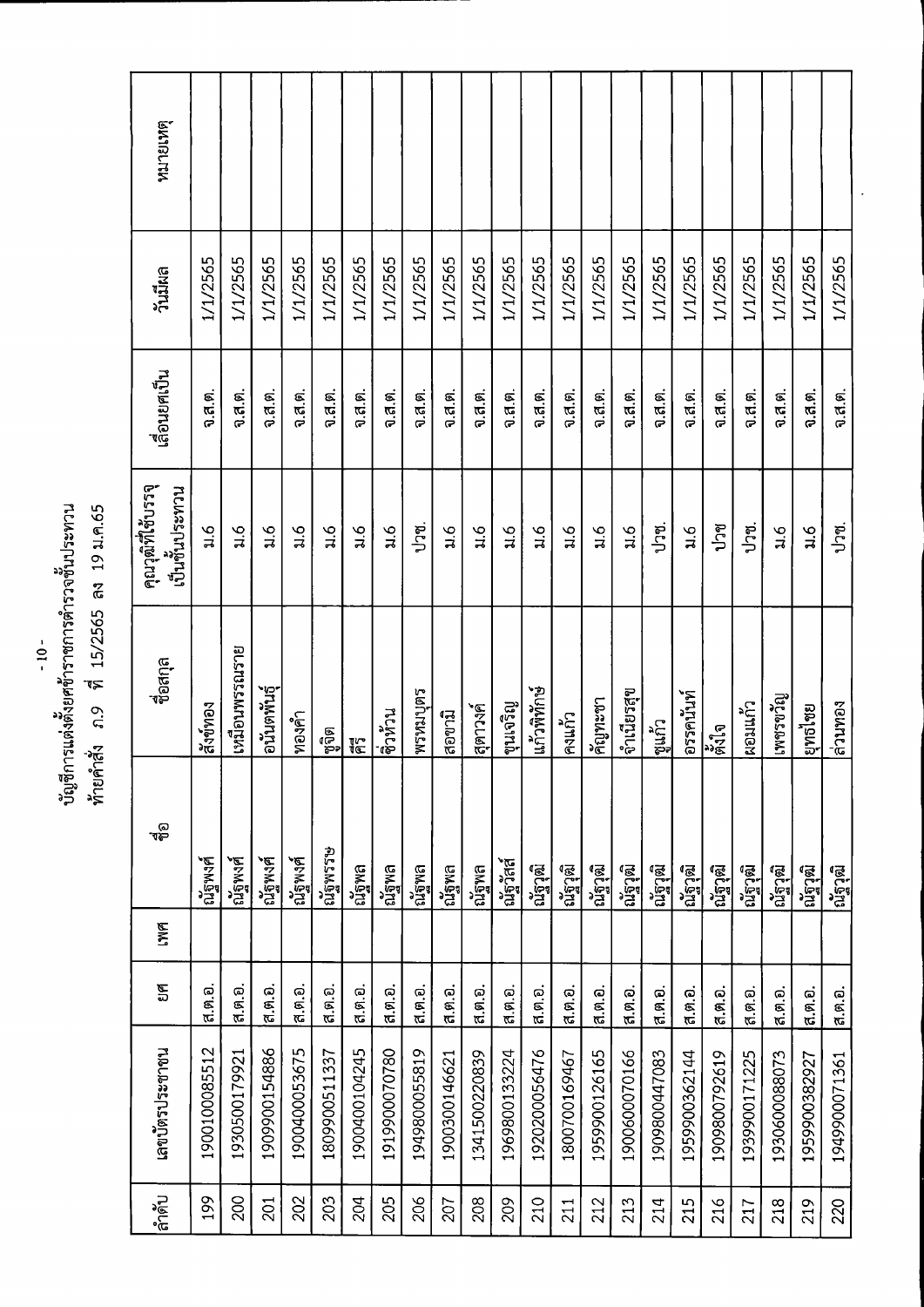| นาน                                  |              |
|--------------------------------------|--------------|
|                                      | as 19 a.e.65 |
|                                      |              |
|                                      | 15/2565      |
|                                      |              |
|                                      | ೱ            |
|                                      |              |
| ญชีการแต่งตั้งยศข้าราชการตำรวจชั้นป′ | ายคาสัง      |
|                                      |              |

| หมายเหตุ                            |               |                |                  |                |                |               |                |                |                |               |                |               |                |               |                |                |               |                     |                |               |                |                |
|-------------------------------------|---------------|----------------|------------------|----------------|----------------|---------------|----------------|----------------|----------------|---------------|----------------|---------------|----------------|---------------|----------------|----------------|---------------|---------------------|----------------|---------------|----------------|----------------|
| วันมีผล                             | 1/1/2565      | 1/1/2565       | 1/1/2565         | 1/1/2565       | 1/1/2565       | 1/1/2565      | 1/1/2565       | 1/1/2565       | 1/1/2565       | 1/1/2565      | 1/1/2565       | 1/1/2565      | 1/1/2565       | 1/1/2565      | 1/1/2565       | 1/1/2565       | 1/1/2565      | 1/1/2565            | 1/1/2565       | 1/1/2565      | 1/1/2565       | 1/1/2565       |
| เลื่อนยศเป็น                        | จ.ส.ต.        | จ.ส.ต.         | จ.ส.ต.           | จ.ส.ต.         | จ.ส.ต.         | 0.7.9.        | จ.ส.ต.         | 0.7.9.         | 9.7.7          | จ.ส.ต.        | จ.ส.ต.         | จ.ส.ต.        | จ.ส.ต.         | จ.ส.ต.        | $9.7.9$ .      | $0.7.9$ .      | จ.ส.ต.        | จ.ส.ต.              | จ.ส.ต.         | จ.ส.ต.        | 0.3.9.         | จ.ส.ต.         |
| คุณวุฒิที่ใช้บรรจุ<br>เป็นขันประทวน | $\ddot{a}$    | $\frac{6}{11}$ | $a.\overline{b}$ | $\frac{6}{11}$ | ปาซ.           | $\ddot{a}$    | $\frac{6}{11}$ | $\frac{6}{11}$ | $\frac{6}{11}$ | ปวช.          | $\frac{6}{11}$ | ປາຫູ.         | $\frac{6}{11}$ | $\frac{6}{7}$ | $\frac{6}{11}$ | $\frac{6}{11}$ | $\ddot{a}$    | $\ddot{a}$          | $\frac{6}{11}$ | $\ddot{a}$    | $\frac{6}{11}$ | $\frac{6}{11}$ |
| ชื่อสกุล                            | ไบ๊วเรียง     | แกล้วกลิกรรม   | พันธ์สามารถ      | สีแก้วอ่อน     | <b>PGMN955</b> | สมนัย         | ไสำอางุค์      | จงพิทักษ์      | เพชรรดน์       | กันหะ         | แก้วเกษตร      | จันทร์ทอง     | ไม้กขุนทด      | ศิริสุวรรณ    | ้ทองดี         | ซูเกลียง<br>   | สองแสง        | <mark>ด</mark> ีมาก | ศุวรรณละเอียด  | องอาจอมร      | มณีชดิ         | เร็ตนะ         |
| ತಿ                                  | ทรงพล         | ทวีซัย         | ทวีซัย           | ทวีเดช         | ทวีวัฒน์       | ไนต์วัฒน์     | ∣ทวีศักดิ์     | ทวิศักดิ์<br>พ | ∣ทวีศักดิ์     | mmm           | ทศพล           | ทศพล          | ทศพล           | ทศพล          | ทศพล           | ALSCAN         | พสพิชญ์<br>!  | ทองใส               | ทัญญ<br>"      | ทิตธน         | ใทิชากร        | ใทิชากร        |
| <b>LWA</b>                          |               |                |                  |                |                |               |                |                |                |               |                |               |                |               |                |                |               |                     |                |               |                |                |
| EN<br>E                             | ส.ต.อ.        | ส.ต.อ.         | ส.ต.อ.           | ส.ต.อ.         | ส.ต.อ.         | ส.ต.อ.        | ส.ต.อ.         | ส.ต.อ.         | ส.ต.อ.         | ส ต.อ.        | ส.ต.อ.         | ส.ต.อ.        | ส.ต.อ.         | ส.ต.อ.        | เส.ต.อ.        | ิส.ต.อ.        | ส.ต.อ.        | ส.ต.อ.              | ส.ต.อ.         | ส.ต.อ.        | ส.ต.อ.         | ส.ต.อ.         |
| เลขบัตรประชาชน                      | 1801300085879 | 1619900208903  | 1930600110583    | 1959900322266  | 1909800368396  | 1930400042053 | 1320900216366  | 1930100085024  | 1930400046148  | 1959900060946 | 1900300081111  | 1801400157677 | 1309900275999  | 1949900193156 | 1600300063710  | 1910100164587  | 1949900099648 | 1311400069900       | 1900600052052  | 1909800757821 | 1949900132424  | 1969900129776  |
| ิตัด<br>ด้าตับ                      | 243           | 244            | 245              | 246            | 247            | 248           | 249            | 250            | 251            | 252           | 253            | 254           | 255            | 256           | 257            | 258            | 259           | 260                 | 261            | 262           | 263            | 264            |

 $-12-$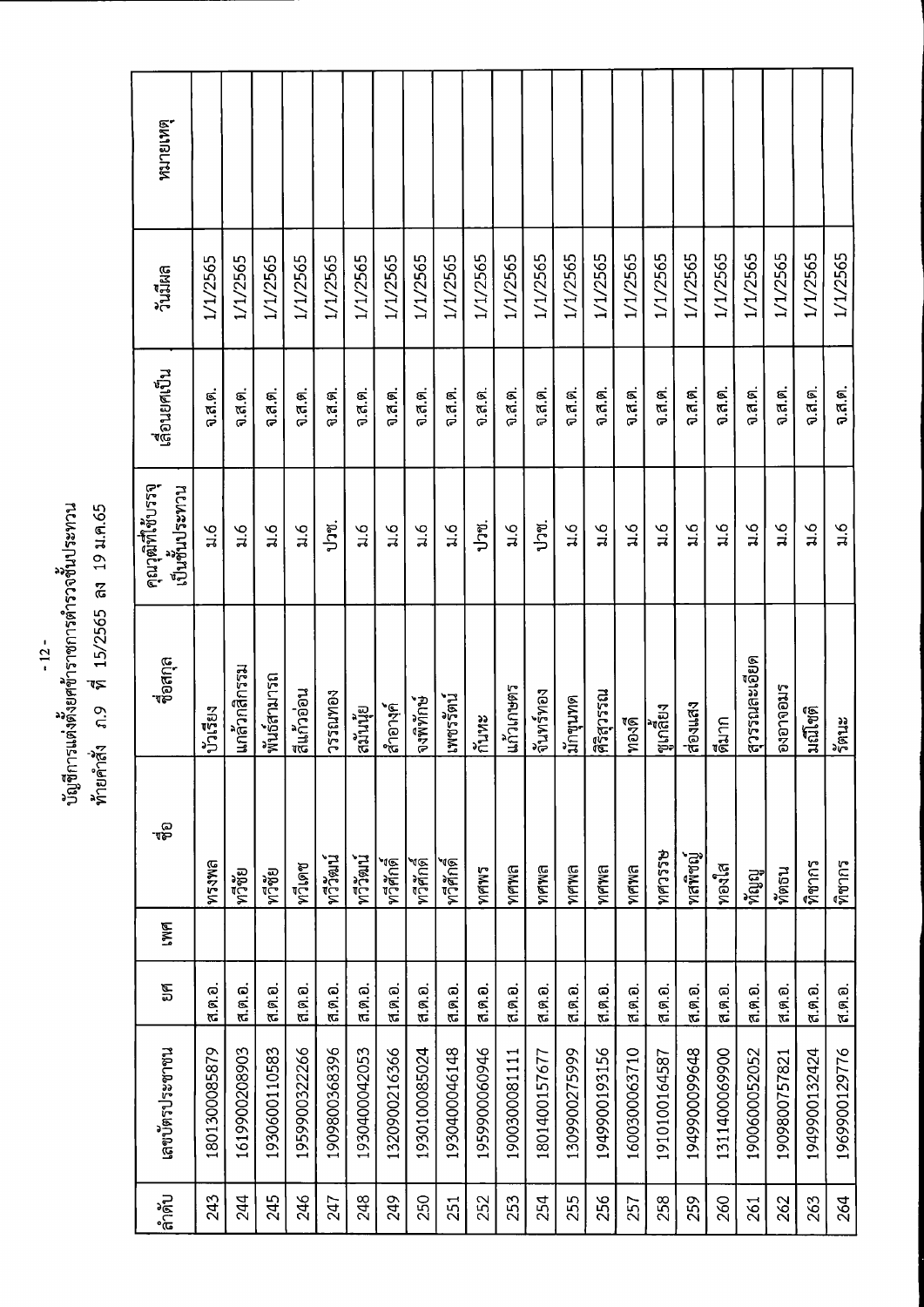ี่<br>บัญชีการแต่งตั้งยศข้าราชการตำรวจชั้นประทวน<br>ท้ายคำสั่ง ภ.9 ที่ 15/2565 ลง 19 ม.ค.65

| ลำดับ | เลขบัตรประชาชน | 9A            | ING | ್ಥಾ            | ี่<br>ชื่อสกุล | คุณวุฒิที่ใช้บรรจุ        | เลือนยศเป็น        | วันมีผล  | หมายเหตุ |
|-------|----------------|---------------|-----|----------------|----------------|---------------------------|--------------------|----------|----------|
|       |                |               |     |                |                | เป็นชั้นประทาน            |                    |          |          |
| 309   | 1930300112351  | ส.ต.อ.        |     | ទ័ល្លព្រះរាចារ | เขทอง          | $\overline{\mathfrak{u}}$ | $0.7.9$ .          | 1/1/2565 |          |
| 310   | 1969800071491  | <b>ส.ต.อ.</b> |     | เริญธราธร      | โฉมอุภัย       | $\ddot{a}$                | 0.7.9.             | 1/1/2565 |          |
| 311   | 1959900046269  | ส.ต.อ.        |     | ริกันยินก็     | วงศ์จันทร์     | $\frac{6}{11}$            | 0.3.9.             | 1/1/2565 |          |
| 312   | 1949900072537  | ส.ต.อ.        |     | ธินวา          | แสงเด็อน       | $\frac{6}{11}$            | $0.7.9$ .          | 1/1/2565 |          |
| 313   | 1959900332504  | ส.ต.อ.        |     | เหตุเลริ       | คชอ่อน         | ປາສ.                      | จ.ส.ต.             | 1/1/2565 |          |
| 314   | 1959900199316  | ส.ต.อ.        |     | ไรีรกาญจน์     | นสงจง          | ປາສຸ.                     | $9.5.6$ .          | 1/1/2565 |          |
| 315   | 1909900363884  | ส.ต.อ.        |     | เดงย์          | จันทร์มณี      | ปวช.                      | 0.79.              | 1/1/2565 |          |
| 316   | 1909800714090  | ส.ต.อ.        |     | เริง<br>อินย   | สุขสว่างผล     | $\frac{6}{11}$            | $0.7.9$ .          | 1/1/2565 |          |
| 317   | 1900500064741  | ส.ต.อ.        |     | ธีรพงศ์        | ปะตาแระ        | ปวช.                      | $0.76$ .           | 1/1/2565 |          |
| 318   | 1939900113098  | ส.ต.อ.        |     | ริพงษ์         | เซ่งเข็ม       | 127                       | จ.ส.ต.             | 1/1/2565 |          |
| 319   | 5960800024039  | ส.ต.อ.        |     | BENJE          | ดอเลาะ         | $\frac{6}{5}$             | จ.ส.ต.             | 1/1/2565 |          |
| 320   | 1959900264011  | ส.ต.อ.        |     | ธีรพล          | <b>ManutsM</b> | ປາຫູ.                     | จ.ส.ต.             | 1/1/2565 |          |
| 321   | 1801200085834  | ส.ต.อ.        |     | เอรยุทธ์       | ริบย์          | ປາຫູ່.                    | จ.ส.ต.             | 1/1/2565 |          |
| 322   | 1959900326113  | ส.ต.อ.        |     | ธีรยุทธ        | นกำสุวรรณ์     | $\frac{6}{11}$            | 0.3.6.             | 1/1/2565 |          |
| 323   | 1959900195736  | ส.ต.อ.        |     | เจีรยุทธ       | ค่านทอง        | $\frac{6}{10}$            | 0.3.9.             | 1/1/2565 |          |
| 324   | 1840100294236  | ส.ต.อ.        |     | เจีรยุทธ       | เอนนิน         | $\frac{6}{11}$            | จ.ส.ต.             | 1/1/2565 |          |
| 325   | 1930100092853  | ส.ต.อ.        |     | เริงว่าชย์     | รฐนันท์โซติ    | ปวช.                      | จ.ส.ต.             | 1/1/2565 |          |
| 326   | 1909800206973  | ส.ต.อ.        |     | โธรวัฒน์       | คชสิงท์        | $\frac{6}{11}$            | จ.ส.ต.             | 1/1/2565 |          |
| 327   | 1801300181959  | ส.ต.อ.        |     | เดียรี         | ขาวพร้อม       | $\frac{6}{11}$            | จ.ส.ต.             | 1/1/2565 |          |
| 328   | 1650400024279  | ส.ต.อ.        |     | เดนเยร         | ∣พรภักดี       | $\frac{6}{3}$             | $0.7.6$ .          | 1/1/2565 |          |
| 329   | 1959900382714  | ส.ต.อ.        |     | เดิรศักดิ์     | อะตะราใจ       | $\ddot{a}$                | $0.7.6$ .          | 1/1/2565 |          |
| 330   | 1400300071684  | ส.ต.อ.        |     | เรีระพงศ์      | พืชภูมิ        | ງງສ.                      | $0.7, \emptyset$ . | 1/1/2565 |          |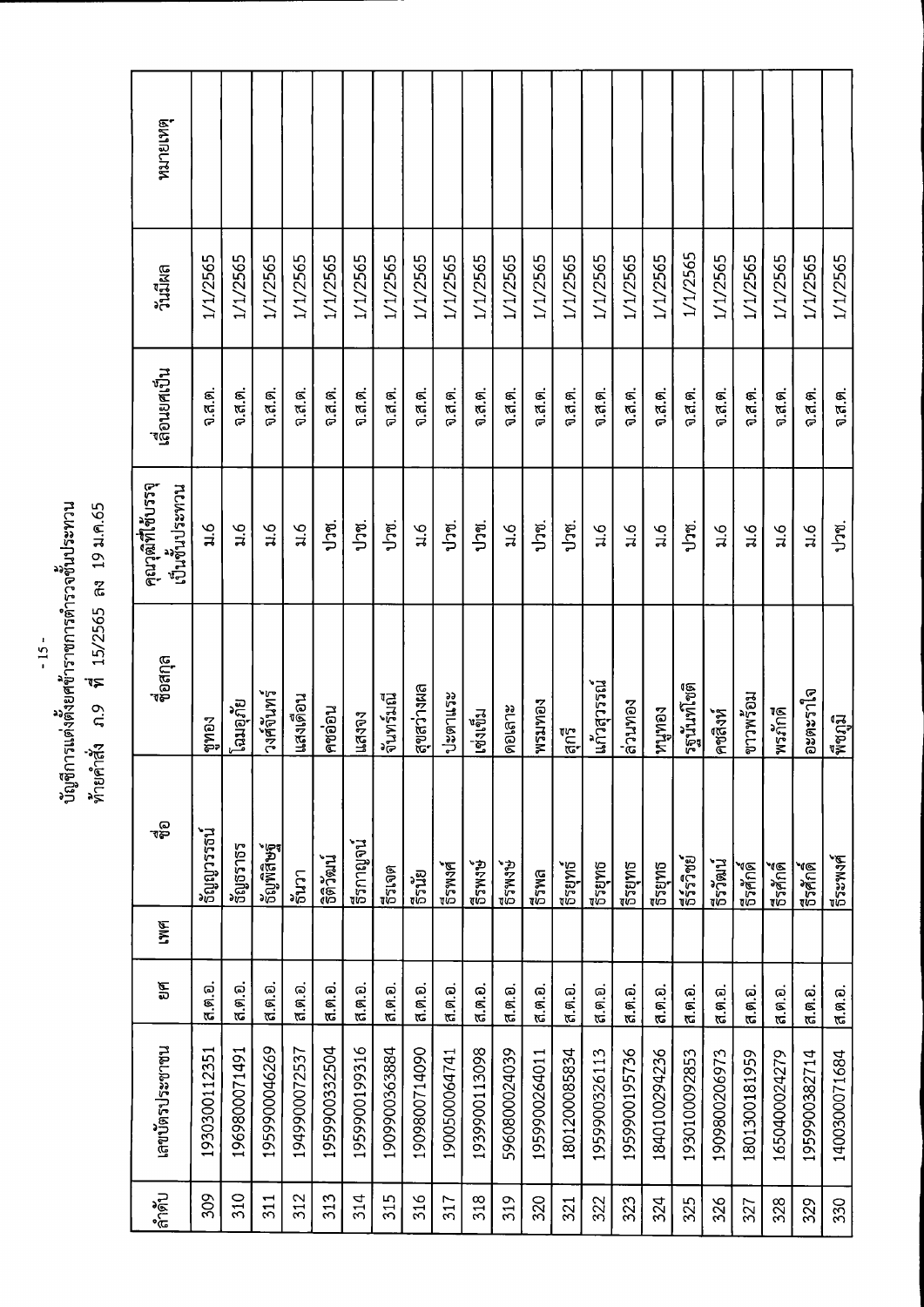- 26 -<br>บัญชีการแต่งตั้งยศข้าราชการตำรวจชั้นประทวน<br>ท้ายคำสั่ง ภ.9 ที่ 15/2565 ลง 19 ม.ค.65

| ลำดับ | เลขบัตรประชาชน | 9g     | <b>LWA</b> | ್ಳಾ                | ชื่อสกุล                      | คุณวุฒิที่ใช้บรรจุ<br>เป็นชั้นประทวน | เลื่อนยศเป็น | วันมีผล  | หมายเหตุ |
|-------|----------------|--------|------------|--------------------|-------------------------------|--------------------------------------|--------------|----------|----------|
| 551   | 1900900088699  | ส.ต.อ. |            | กัคพล              | ทรรรรณ                        | J26                                  | จ.ส.ต.       | 1/1/2565 |          |
| 552   | 2960800007130  | ส.ต.อ. |            | ภัทรกรณ์           | ៲៩៑                           | $\ddot{m}$                           | จ.ส.ต.       | 1/1/2565 |          |
| 553   | 1969800070923  | ส.ต.อ. |            | กัทรพล             | รามช่วย                       | $\frac{6}{11}$                       | จ.ส.ต.       | 1/1/2565 |          |
| 554   | 1340200086621  | ส.ต.อ. |            | ไก้ทรศักดิ์        | ระดาบุตร                      | $\frac{6}{11}$                       | จ.ส.ต.       | 1/1/2565 |          |
| 555   | 1959900386272  | ส.ต.อ. |            | ภาณุ               | เกาวิเศษ                      | ປາາ                                  | จ.ส.ต.       | 1/1/2565 |          |
| 556   | 1340700207215  | ส.ต.อ. |            | กาณุมาศ            | $\mathfrak{g}_{\mathfrak{g}}$ | $\frac{6}{11}$                       | จ.ส.ต.       | 1/1/2565 |          |
| 557   | 1909900208374  | ส.ต.อ. |            | ไภาณุวัฒน์         | ∣แก่นแก้ว                     | $\overline{\mathfrak{u}}$ .6         | จ.ส.ต.       | 1/1/2565 |          |
| 558   | 1939900181115  | ส.ต.อ. |            | <u>ไกา</u> ณวัฒน์  | คงวุ่น                        | $\frac{6}{11}$                       | จ.ส.ต.       | 1/1/2565 |          |
| 559   | 1900400047381  | ส.ต.อ. |            | ภานุกร             | อ่อนขวัญ                      | una.                                 | 0.7.9.       | 1/1/2565 |          |
| 560   | 1969900142438  | ส ต อ. |            | ภานุพงศ์           | จีนทพัฒน์                     | ປາທຸ.                                | 0.79.        | 1/1/2565 |          |
| 561   | 1909800643401  | ส.ต.อ. |            | ภานุพงศ์           | ซูมตรี                        | ປາຫູ.                                | $0.7.6$ .    | 1/1/2565 |          |
| 562   | 1949900034171  | ส.ต.อ. |            | ไกานุพันธุ์        | ไซยโสม                        | ປາທ.                                 | จ.ส.ต.       | 1/1/2565 |          |
| 563   | 1959900384831  | ส.ต.อ. |            | กานุมาส            | กฤษณพันธ์                     | $\frac{6}{11}$                       | จ.ส.ต.       | 1/1/2565 |          |
| 564   | 1920300101384  | ส.ต.อ. |            | ∣ภานุวัฒน์         | ทันธเกตุ                      | c<br>H                               | $0.7.9$ .    | 1/1/2565 |          |
| 565   | 1969900164288  | ส ต อ. |            | การวิ              | ริเยนร์                       | ू<br>भ                               | 9.7.6        | 1/1/2565 |          |
| 566   | 1809900342543  | ส.ต.อ. |            | ภาษิต              | ใจเย็น                        | $\frac{6}{11}$                       | $0.7.6$ .    | 1/1/2565 |          |
| 567   | 1909800400117  | ส.ต.อ. |            | ភិល្ហរិ            | วิบูลย์พันธุ์                 | ປາທ.                                 | จ.ส.ต.       | 1/1/2565 |          |
| 568   | 1570500027408  | ส.ต.อ. |            | ภินันนาถ           | ดินแดง                        | $\ddot{a}$                           | 0.7.9.       | 1/1/2565 |          |
| 569   | 1959900285999  | ส.ต.อ. |            | <u> [ภูมิพัฒน์</u> | ้านตละกันด้                   | $\frac{6}{3}$                        | $0.79$ .     | 1/1/2565 |          |
| 570   | 1959900166507  | ส.ต.อ. |            | ฏริทัต             | จิระแพทย์                     | ປາສຸ                                 | 0.7.9.       | 1/1/2565 |          |
| 571   | 1959900217501  | ส.ต.อ. |            | ฏริพล              | แก้วสุวรรณ                    | $\frac{6}{11}$                       | จ.ส.ต.       | 1/1/2565 |          |
| 572   | 1959900083750  | ส.ต.อ. |            | ไฏริวัฒน์          | วัตนบริคณ                     | ປາຫູ.                                | $0.7.9$ .    | 1/1/2565 |          |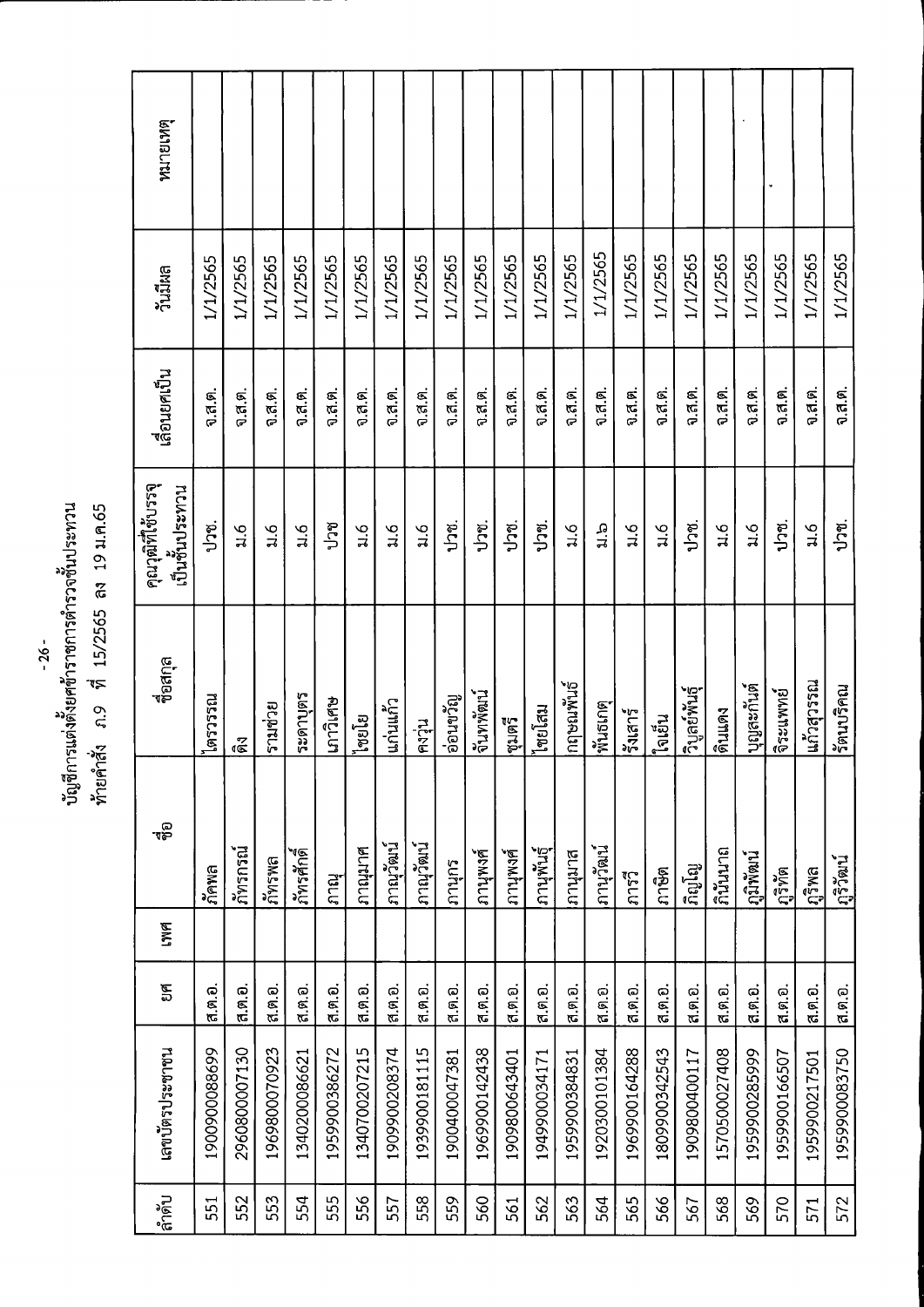## บัญชีการแต่งตั้งยศข้าราชการตำรวจชั้นประทวน<br>ท้ายคำสั่ง ภ.9 ที่ 15/2565 ลง 19 ม.ค.65

| หมายเหตุ                             |                       |                |                |               |                  |                |                |                      |                        |                |                |                |                |                |                 |                   |                |                |                |               |                           |               |
|--------------------------------------|-----------------------|----------------|----------------|---------------|------------------|----------------|----------------|----------------------|------------------------|----------------|----------------|----------------|----------------|----------------|-----------------|-------------------|----------------|----------------|----------------|---------------|---------------------------|---------------|
| วันมีผล                              | 1/1/2565              | 1/1/2565       | 1/1/2565       | 1/1/2565      | 1/1/2565         | 1/1/2565       | 1/1/2565       | 1/1/2565             | 1/1/2565               | 1/1/2565       | 1/1/2565       | 1/1/2565       | 1/1/2565       | 1/1/2565       | 1/1/2565        | 1/1/2565          | 1/1/2565       | 1/1/2565       | 1/1/2565       | 1/1/2565      | 1/1/2565                  | 1/1/2565      |
| เลือนยศเป็น                          | $9.7.9$ .             | $9.7.6$ .      | จ.ส.ต.         | 9.77          | $0.7.9$ .        | $0.3.9$ .      | จ.ส.ต.         | จ.ส.ต.               | จ.ส.ต.                 | จ.ส.ต.         | $0.7.9$ .      | 9.7.6          | จ.ส.ต.         | จ.ส.ต.         | จ.ส.ต.          | 0.79.             | จ.ส.ต.         | จ.ส.ต.         | $0.7.9$ .      | 0.7.7.        | $9.7, 6.9$ .              | จ.ส.ต.        |
| คุณวุฒิที่ใช้บรรจุ<br>เป็นชั้นประทวน | $\frac{6}{3}$         | $\frac{6}{11}$ | $\frac{6}{3}$  | ປາຫູ.         | a.6              | $\frac{6}{11}$ | $\frac{6}{11}$ | $\frac{6}{1}$        | $\frac{6}{5}$          | $\frac{6}{11}$ | $\frac{6}{11}$ | $\frac{6}{10}$ | $\frac{6}{11}$ | $\frac{6}{5}$  | $\frac{6}{3}$   | $\frac{6}{7}$     | $\frac{6}{11}$ | $\frac{6}{11}$ | $\frac{6}{11}$ | ปาซ.          | $\overline{\mathfrak{u}}$ | 3.6           |
| ชื่อสกุล                             | <mark>្តិ</mark><br>ត | หมันเจริญ      | ศิริเบ็ญญาสกุล | ด้นยืนายู     | $\sum_{i=1}^{n}$ | สาเมาะ         | ป๋อราเฮง       | <mark>್ಟ್ರ</mark> ಿಂ | นะสาแม                 | ลอดันหยง       | มะซง           | ล้าเต๊ะ        | ತ್ತಿಜ್ಞ        | ศักดิ์ศรีพงศธร | ลิยา            | ดอเลาะ            | นะสาแม         | งาแวนุ         | ause           | ได็อเล๊าะ     | อินทรนุ่ม                 | ห้วยหลำ       |
| ್ಳ<br>ಇಕ್                            | ไมะหะดิ               | มาโนซ          | เบรวัน         | มาหาหมัดฟาโร  | เนิดต้น          | มุสตอปา        | มุสตาฟาท์      | มหะหมัดซอพีอี        | <mark>เ</mark> หาพิซีน | มูหาหมัดฮาซัน  | ไมูทำมัด       | มฮัมมัดรีดูวัน | มูฮัมมัดวัรดี  | มูฮัมหมัด      | มุฮัมหมัดคอชาพี | มูฮัมหมัดซัมชูดิน | มูฮัมหมัดฮัมกา | ไมูอำหมัด      | มูฮำหมัดนุร    | มูฮำหมัดสุกวี | 19917                     | เมธนิตย์      |
| <b>LYVE</b>                          |                       |                |                |               |                  |                |                |                      |                        |                |                |                |                |                |                 |                   |                |                |                |               |                           |               |
| EN<br>E                              | ส.ต.อ.                | ส.ต.อ.         | ส.ต.อ.         | ส.ศ.อ.        | ส.ต.อ.           | ส.ต.อ.         | ส.ต.อ.         | ส.ต.อ.               | ส.ต.อ.                 | ส.ต.อ.         | ส.ต.อ.         | ส.ต.อ.         | ส.ต.อ.         | ส.ต.อ.         | ส.ศ.อ.          | ส.ต.อ.            | ส.ต.อ.         | ส.ต.อ.         | ส.ต.อ.         | ส.ต.อ.        | ส.ต.อ.                    | ส.ต.อ.        |
| เลขบัตรประชาชน                       | 1960400039630         | 1900300100949  | 1959900340159  | 1969900118162 | 1940100095194    | 1940300173521  | 1969900123824  | 1969900104099        | 1950500016992          | 1960100076220  | 1960800016033  | 1960200096656  | 1940500040915  | 1949800080201  | 1940500095621   | 1959900314841     | 1960100066135  | 1960800056744  | 1940100018238  | 1950200039512 | 1930300128525             | 1900500098263 |
| ลำดับ                                | 595                   | 596            | 597            | 598           | 599              | 600            | 601            | 602                  | 603                    | 604            | 605            | 606            | 607            | 608            | 609             | 610               | 611            | 612            | 613            | 614           | 615                       | 616           |

 $-28 -$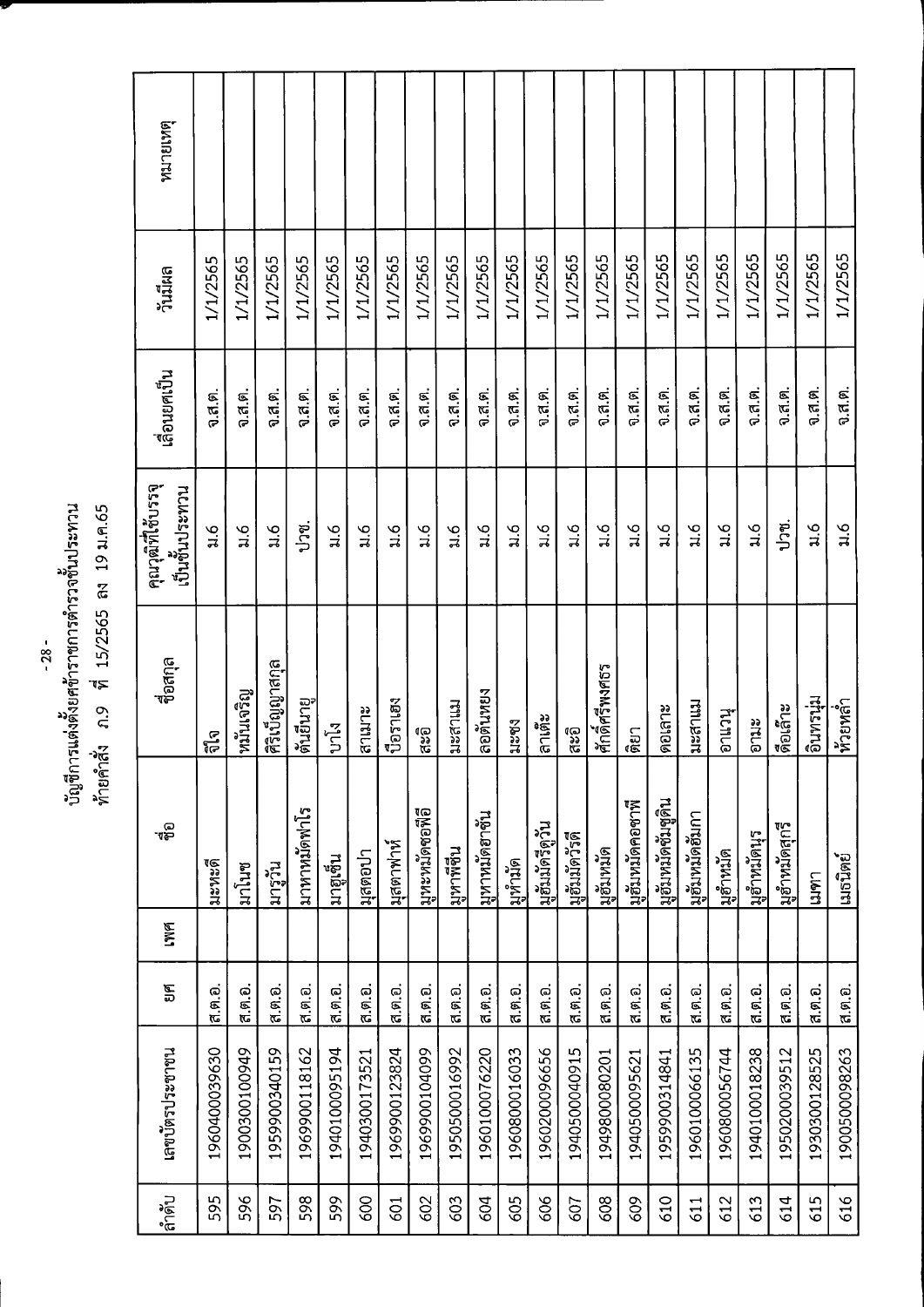บัญชีการแต่งตั้งยศข้าราชการตำรวจชั้นประทวน<br>ท้ายคำสั่ง ภ.9 ที่ 15/2565 ลง 19 ม.ค.65

| หมายเหตุ                             |                |               |               |               |               |               |                    |                |                |                |               |                |               |               |               |                       |                |                           |                 |               |                  |                |
|--------------------------------------|----------------|---------------|---------------|---------------|---------------|---------------|--------------------|----------------|----------------|----------------|---------------|----------------|---------------|---------------|---------------|-----------------------|----------------|---------------------------|-----------------|---------------|------------------|----------------|
| วันมีผล                              | 1/1/2565       | 1/1/2565      | 1/1/2565      | 1/1/2565      | 1/1/2565      | 1/1/2565      | 1/1/2565           | 1/1/2565       | 1/1/2565       | 1/1/2565       | 1/1/2565      | 1/1/2565       | 1/1/2565      | 1/1/2565      | 1/1/2565      | 1/1/2565              | 1/1/2565       | 1/1/2565                  | 1/1/2565        | 1/1/2565      | 1/1/2565         | 1/1/2565       |
| เลื่อนยศเป็น                         | $0.5.6$ .      | 0.7.9.        | 0.7, 0.       | จ.ส.ต.        | $0.76$ .      | จ.ส.ต.        | $0.7.6$ .          | จ.ส.ต.         | $0.7.9$ .      | 0.7.9.         | $0.8.8$ .     | จ.ส.ต.         | จ.ส.ต.        | จ.ส.ต.        | จ.ส.ต.        | 9.7.6                 | 0.7, 6.        | 0.7, 6.                   | 0.7.9.          | จ.ส.ต.        | จ.ส.ต.           | จ.ส.ต.         |
| คุณวุฒิที่ใช้บรรจุ<br>เป็นชั้นประทวน | 3.6            | ปวช.          | ปวช.          | 216           | $\frac{6}{3}$ | ปวช.          | $\frac{6}{76}$     | $\frac{6}{11}$ | $\frac{6}{11}$ | $\frac{6}{11}$ | $\frac{6}{3}$ | $\frac{6}{11}$ | $\frac{6}{5}$ | $\frac{6}{5}$ | $\frac{6}{4}$ | $\frac{6}{11}$        | $\frac{6}{11}$ | $\overline{\mathfrak{u}}$ | $\frac{6}{110}$ | ปวช.          | $\frac{6}{11}$   | $\frac{6}{10}$ |
| ซื้อสกุล                             | รอดเข็ม        | เพชรสงคราม    | กิจวงศ์วัฒนา  | ใจตุภักดิ์    | สงคง          | คำเป็ง        | เรื่องเริงกุลฤทธิ์ | สองพัง         | หางาน          | จันทร์ซูเพชร   | เปยก          | เช่งเข็ม       | ไฐานวิเศษ     | เทพรัตน์      | ตมารณา        | <u>ଜୁନ୍ମ</u><br>ଜୁନ୍ମ | ทองนาค         | รัตนโชติ                  | หลีเจริญ        | นะระยังนุ     | พลประสิทธิ์<br>— | ีสอนชัด        |
| ್ಳಾ                                  | <b>ANDSCAP</b> | <b>ERMASH</b> | เศรศิลป์      | ้เครื่อง<br>- | ศรัญญ         | ศรัณย์        | ศรัณย์ภัทร         | ศรายุทธ์       | ศรายุทธ        | เศราวุฒิ       | เศราวุฒิ      | ศราวุธ         | ศราวุธ        | ศราวุธ        | ศราวุธ        | ศักดา                 | ้ศักดิ์ชัย     | ∣ศันสนะ                   | ศิรินนท์        | ศิริพงศ์      | ศิริพงษ์         | ศิริวุฒิ       |
| <b>LWA</b>                           |                |               |               |               |               |               |                    |                |                |                |               |                |               |               |               |                       |                |                           |                 |               |                  |                |
| 9A                                   | ส.ต.อ.         | ส.ต.อ.        | ส.ต.อ.        | ส.ต.อ.        | ส.ต.อ.        | ส.ต.อ.        | ส.ต.อ.             | ส.ต.อ.         | ส.ต.อ.         | ส.ต.อ.         | ส.ต.อ.        | ส.ต.อ.         | เส.ต.อ.       | ส.ต.อ.        | ส.ต.อ.        | ส.ต.อ.                | ส.ต.อ.         | ส.ต.อ.                    | ส.ต.อ.          | ส.ต.อ.        | ส.ต.อ.           | ส.ต.อ.         |
| เลขบัตรประชาชน                       | 1920300108630  | 1959900045009 | 1909800440755 | 1331000137011 | 1930500116661 | 1309800091993 | 1959900300807      | 1920400024454  | 2939900009345  | 1959900248937  | 1909900103831 | 1930600094405  | 1340600052325 | 1959900066375 | 1959800034218 | 1959800081381         | 1920400109441  | 1959900310373             | 1909800226583   | 1959900228774 | 1929900081587    | 1930700039121  |
| ลำดับ                                | 771            | 772           | 773           | 774           | 775           | 776           | 777                | 778            | 779            | 780            | 781           | 782            | 783           | 784           | 785           | 786                   | 787            | 788                       | 789             | 790           | 791              | 792            |

 $-36-$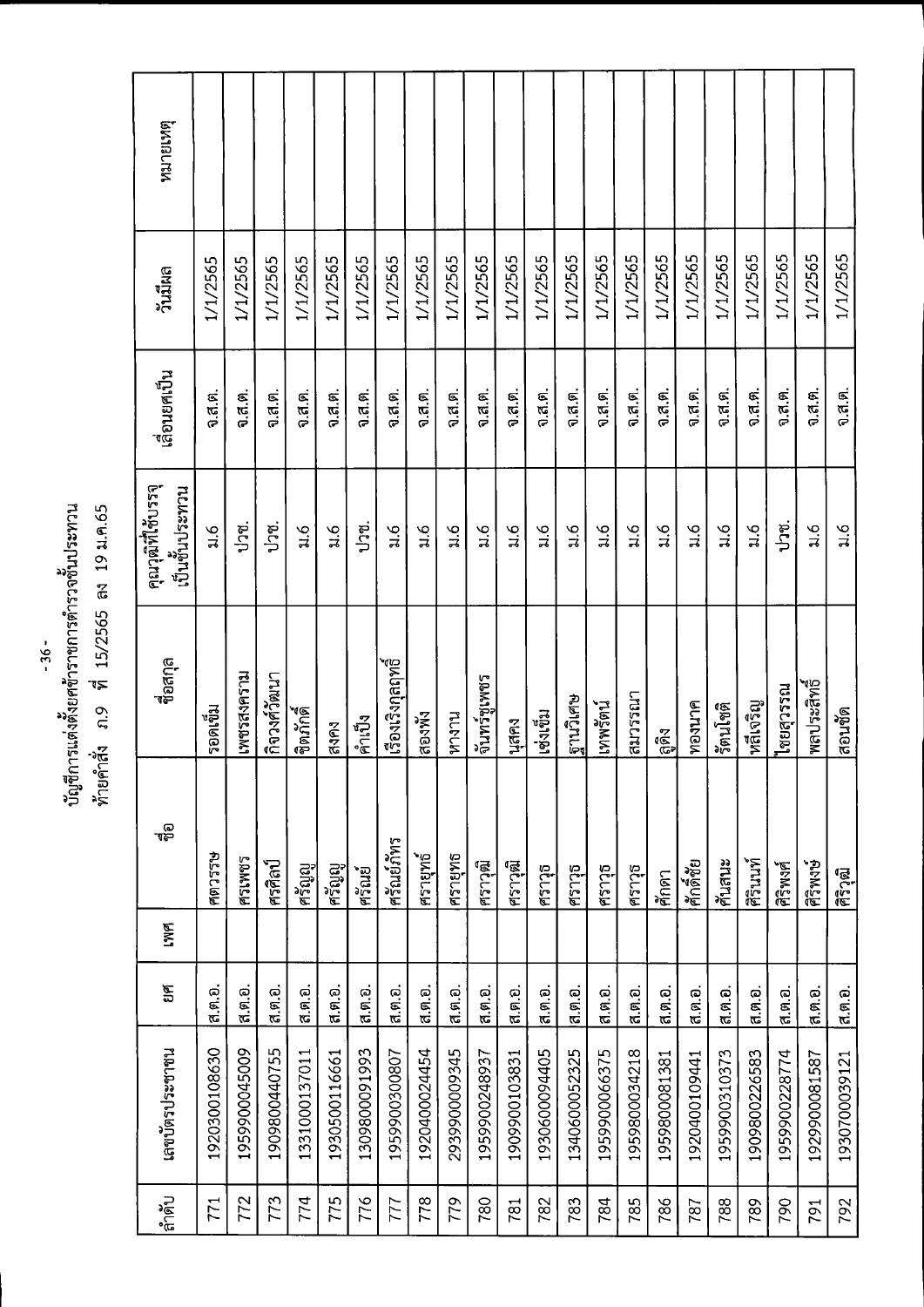## *V V* **vnaema n.9** vi **15/2565 su 19 jj.pi.65**

| หมายเหตุ                             |                |               |               |               |               |                |                |                |                |                |               |               |                |                |                |               |                |                |               |                  |                |                |
|--------------------------------------|----------------|---------------|---------------|---------------|---------------|----------------|----------------|----------------|----------------|----------------|---------------|---------------|----------------|----------------|----------------|---------------|----------------|----------------|---------------|------------------|----------------|----------------|
| วันมีผล                              | 1/1/2565       | 1/1/2565      | 1/1/2565      | 1/1/2565      | 1/1/2565      | 1/1/2565       | 1/1/2565       | 1/1/2565       | 1/1/2565       | 1/1/2565       | 1/1/2565      | 1/1/2565      | 1/1/2565       | 1/1/2565       | 1/1/2565       | 1/1/2565      | 1/1/2565       | 1/1/2565       | 1/1/2565      | 1/1/2565         | 1/1/2565       | 1/1/2565       |
| เลือนยศเป็น                          | 0.7.9.         | จ.ส.ต.        | 0.3.9.        | จ.ส.ต.        | $0.76$ .      | จ.ส.ต.         | จ.ส.ต.         | 0.7.9.         | $0.7.6$ .      | $0.7.6$ .      | 0.7.6         | จ.ส.ต.        | $0.75$ .       | $0.7.9$ .      | 0.7.9.         | 9.3.9.        | จ.ส.ต.         | จ.ส.ต.         | จ.ส.ต.        | จ.ส.ต.           | จ.ส.ต.         | จ.ส.ต.         |
| คุณวุฒิที่ใช้บรรจุ<br>เป็นชั้นประทวน | $\frac{6}{11}$ | ปวช.          | ปวช.          | ू<br>रू       | ປົາປຸ         | $\frac{6}{11}$ | $\frac{6}{11}$ | $\frac{6}{5}$  | $\frac{6}{11}$ | $\frac{6}{11}$ | $\frac{6}{3}$ | ปวช           | $\frac{6}{11}$ | $\frac{6}{11}$ | $\frac{6}{11}$ | $\frac{1}{2}$ | $\frac{6}{11}$ | $\frac{6}{11}$ | ງາຫຼ          | $\frac{6}{11}$   | $\frac{6}{11}$ | $\frac{6}{11}$ |
| ชื่อสกุล                             | ศรีไหม         | ใจ๊นทอง       | พรมคณะ        | พรนขวัญ       | ทองปรุง       | สังข์ศารรณ     | เรื่องแก้ว     | คงทน           | คงยอด          | ค้นธศรีโรจน์   | ประสานมิตร    | ไลูกอินทร์    | เต็มเต๊ะ       | ขุนเกษม        | จันทร์เหมือน   | สีดาวเดือน    | คงเพ็ช         | พร้อมมูล       | ขุนแก้ว       | ลักษณาวิบูลย์กุล | กุลนิล         | เบ็ญล่าเต๊ะ    |
| ್ಳ<br>ಇ೯                             | สมชาย          | สมประสงค์     | สมประสงค์     | สมปอง         | <b>SMITP</b>  | EMME           | <b>EMMER</b>   | สมยศ           | ี<br>สมศักดิ์  | ็สมศักดิ์<br>— | สมศักดิ์      | ี<br>สมศักดิ์ | สยาม           | ไสรกานต์       | สรกานด้        | สรธัญ         | ไสรนันท์       | สรายุทธ        | ดิราวุฒิ      | เติกราวุฒิ       | สิราวัธ        | สราวุธ         |
| <b>LWA</b>                           |                |               |               |               |               |                |                |                |                |                |               |               |                |                |                |               |                |                |               |                  |                |                |
| ยศ                                   | ส.ต.อ.         | ส.ต.อ.        | ส.ต.อ.        | ส.ต.อ.        | ส.ต.อ.        | ส.ต.อ.         | ส.ต.อ.         | <b>ส.ศ.</b> อ. | ส.ต.อ.         | ส.ต.อ.         | ส.ต.อ.        | ส.ต.อ.        | ส.ต.อ.         | ส.ต.อ.         | ส.ต.อ.         | ส.ต.อ.        | ส.ต.อ.         | ส.ต.อ.         | ส.ต.อ.        | ส.ต.อ.           | ส.ต.อ.         | ส.ต.อ.         |
| เลขบัตรประชาชน                       | 1900700020748  | 1900600060250 | 1959900209451 | 1920600111865 | 1810100032061 | 1959900106237  | 1900900155515  | 1949900061888  | 1950500073660  | 1969900087143  | 1969900180330 | 1901300003481 | 1949800065156  | 1960300081413  | 2930600007586  | 1959900092040 | 1909800392726  | 1900700140531  | 2940200007325 | 1959900226658    | 1910100082424  | 1909800196854  |
| สำคับ                                | 815            | 816           | 817           | 818           | 819           | 820            | 821            | 822            | 823            | 824            | 825           | 826           | 827            | 828            | 829            | 830           | 831            | 832            | 833           | 834              | 835            | 836            |

- **38**-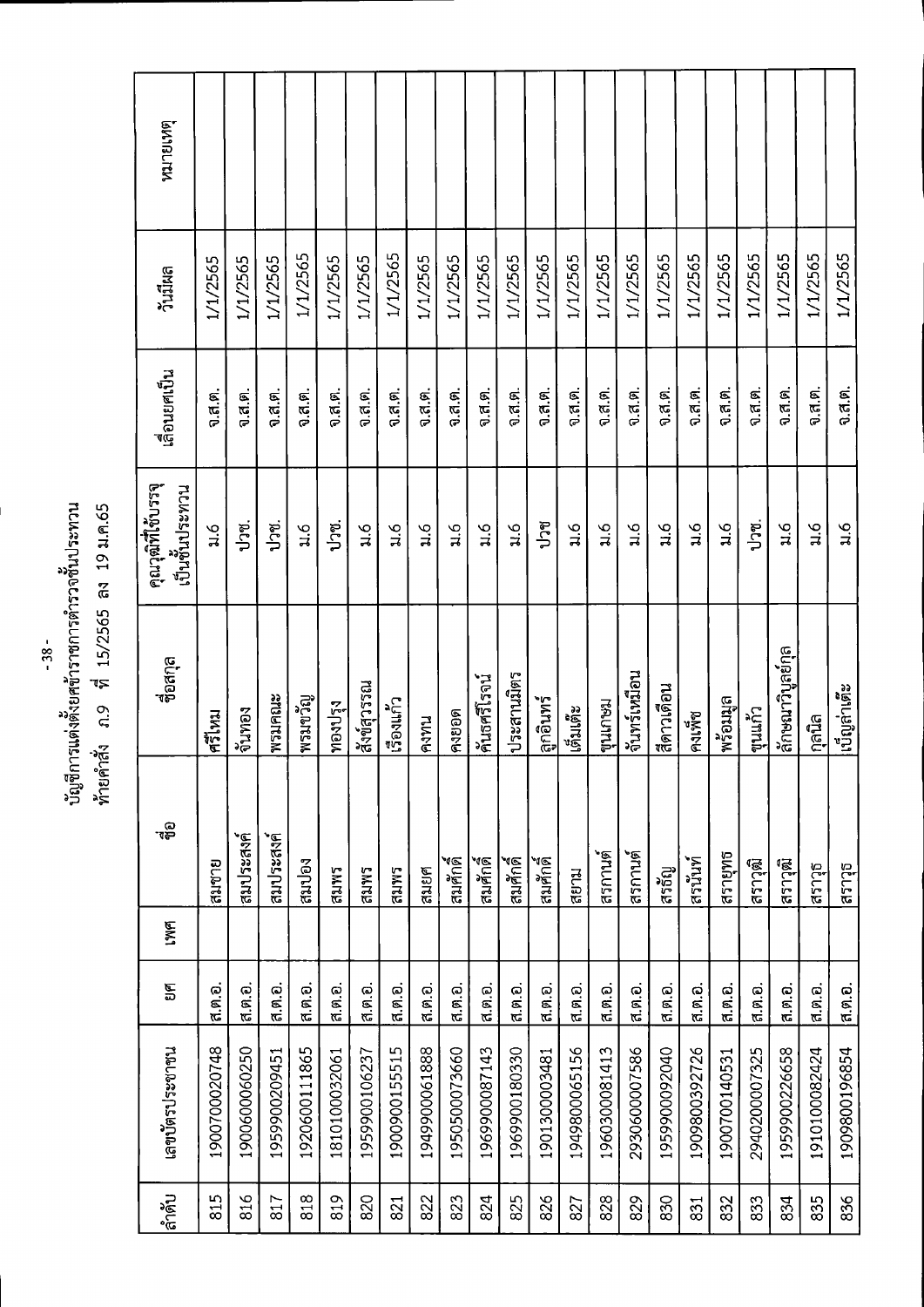่<br>บัญชีการแต่งตั้งยศข้าราชการตำรวจชั้นประทาน<br>ท้ายคำสั่ง ภ.9 ที่ 15/2565 ลง 19 ม.ค.65

| หมายเหตุ                             |                    |               |               |                |                |                |               |               |                |               |               |               |               |                |                           |                |               |                           |                |               |               |               |
|--------------------------------------|--------------------|---------------|---------------|----------------|----------------|----------------|---------------|---------------|----------------|---------------|---------------|---------------|---------------|----------------|---------------------------|----------------|---------------|---------------------------|----------------|---------------|---------------|---------------|
| วันมีผล                              | 1/1/2565           | 1/1/2565      | 1/1/2565      | 1/1/2565       | 1/1/2565       | 1/1/2565       | 1/1/2565      | 1/1/2565      | 1/1/2565       | 1/1/2565      | 1/1/2565      | 1/1/2565      | 1/1/2565      | 1/1/2565       | 1/1/2565                  | 1/1/2565       | 1/1/2565      | 1/1/2565                  | 1/1/2565       | 1/1/2565      | 1/1/2565      | 1/1/2565      |
| เลื่อนยศเป็น                         | $0.7, \emptyset$ . | จ.ส.ต.        | จ.ส.ต.        | $0.7.9$ .      | 0.75.6         | 0.7.9.         | $0.76$ .      | 0.7.9.        | $0.7.6$ .      | $0.76$ .      | $0.7.9$ .     | $0.7.6$ .     | 0.7, 6.       | จ.ส.ต.         | จ.ส.ต.                    | 9.7.9.         | จ.ส.ต.        | $0.76$ .                  | จ.ส.ต.         | จ.ส.ต.        | จ.ส.ต.        | จ.ส.ต.        |
| คุณวุฒิที่ใช้บรรจุ<br>เป็นขั้นประทวน | 3.6                | ປາຫ.          | $\frac{6}{4}$ | $\frac{6}{11}$ | $\frac{6}{11}$ | $\frac{6}{11}$ | $\frac{6}{7}$ | ປາທຸ          | $\frac{6}{11}$ | $\frac{6}{5}$ | $\frac{6}{1}$ | $\frac{6}{3}$ | ູງ<br>ປົງສູ   | $\frac{6}{11}$ | $\overline{\mathfrak{u}}$ | $\frac{6}{11}$ | ປາຫຸ          | $\overline{\mathfrak{u}}$ | $\frac{6}{11}$ | $\frac{6}{5}$ | ປາທຸ          | ປາສ.          |
| ชื่อสกุล                             | ทิตย์วัลลี         | โรจนวิภาค     | ไซยูโซ๊ะ      | ក្ដីក្ដី       | เกาประดิษฐ์    | ไซูศรี         | เสาแม         | เวะปู         | ลงนาล          | ซูเมือง<br>   | <b>MS1117</b> | ยิมเจริญ      | หลงละเลิง     | สุขมาก         | วงถอง                     | ยีหวังกอง      | โบวิ          | สาระสีนา                  | หะยีสูทลง      | เก็บกาเม็น    | จันทร์ ณ ราย  | ไมรรณมี       |
| ್ನ<br>ಇಕ್                            | เสกรวุฒิ           | เสริมพงษ์     | เสะดุลยาล     | หรรษโรจน์      | หริพนธ์        | อดิเทพ         | อดินันท์      | อดิศร         | อดิศร          | อดิศักด์      | อดิศักดิ์     | อดิศักดิ์     | อดิศักดิ์     | อดิศักด์       | ไวดิสรณ์                  | lอดูลย์        | langel        | ิเอดูลย์                  | langari        | อธิคุณ        | ີ້ຈະປ         | อธิพงษ์       |
| INA                                  |                    |               |               |                |                |                |               |               |                |               |               |               |               |                |                           |                |               |                           |                |               |               |               |
| EIGI                                 | ส.ต.อ.             | ส.ต.อ.        | ส.ต.อ.        | ส.ต.อ.         | ส.ต.อ.         | ส.ต.อ.         | ส.ต.อ.        | ส.ต.อ.        | ส.ต.อ.         | ส.ต.อ.        | ส.ต.อ.        | ส.ต.อ.        | ส.ต.อ.        | ส.ต.อ.         | ส.ต.อ.                    | ส.ต.อ.         | ส.ต.อ.        | ส.ต.อ.                    | ี ส.ต.อ.       | ส.ต.อ.        | ส.ต.อ.        | ิส.ต.อ        |
| เลขบัตรประชาชน                       | 1960900008091      | 1929900089910 | 1959800061827 | 1949900076729  | 1969900145780  | 1801300207753  | 1959900073525 | 1940400044609 | 1930500167851  | 1940200052292 | 1509900781051 | 1931000010490 | 1929900118618 | 1909900332466  | 1801000051758             | 193090008890   | 1960300036876 | 1960200085701             | 1940900141778  | 1919900092104 | 1960100101925 | 1900400014360 |
| ลำดับ                                | 547                | 948           | 949           | 950            | 951            | 952            | 953           | 954           | 955            | 956           | 957           | 958           | 959           | 960            | 961                       | 962            | 963           | 964                       | 965            | 966           | 967           | 968           |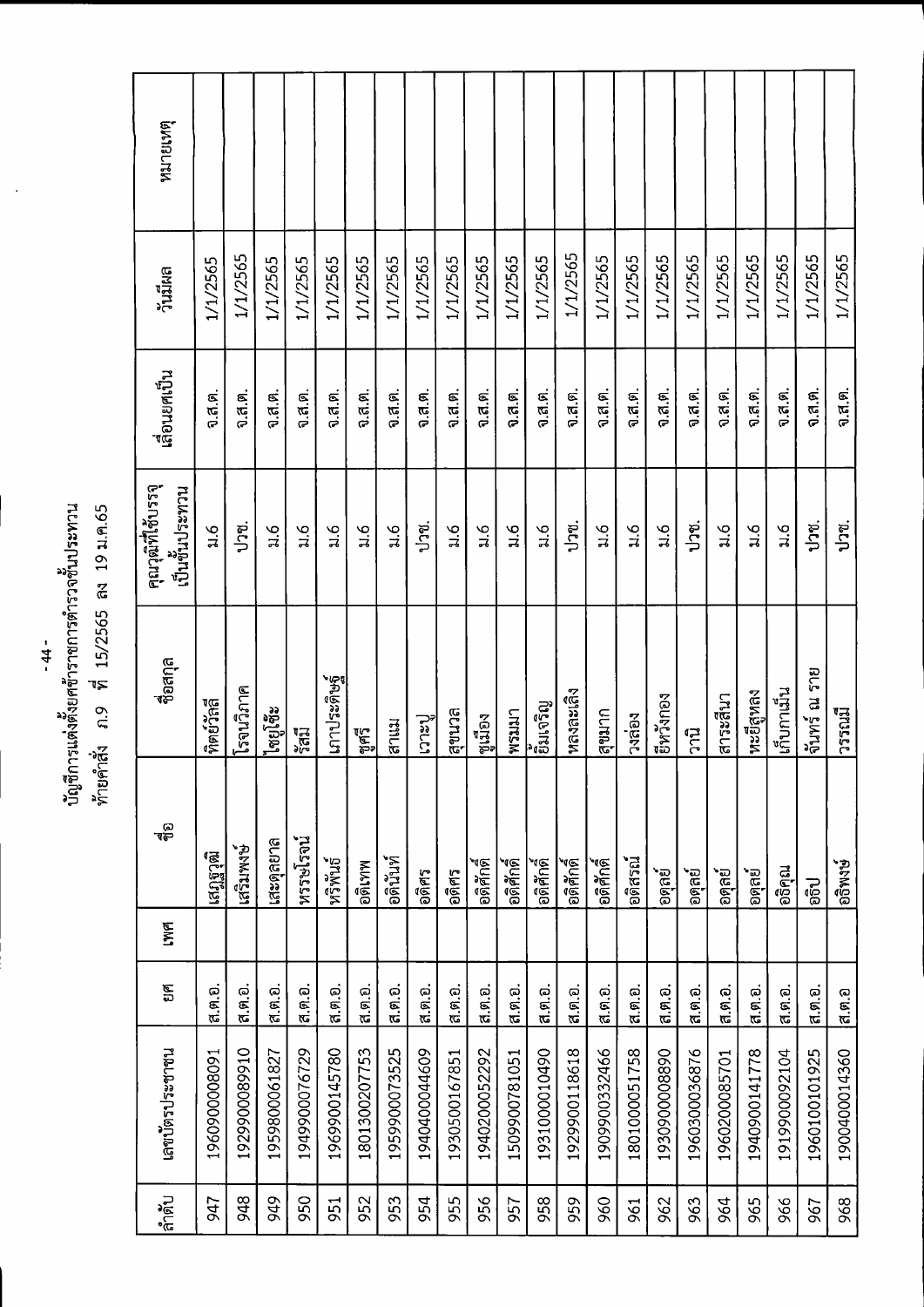บัญชีการแต่งตั้งยศข้าราชการตำรวจชั้นประทาน<br>ท้ายคำสั่ง ภ.9 ที่ 15/2565 ลง 19.ม.ค.65

| ล้ำดับ | เลขบัตรประชาชน | ยศ       | <b>LYNE</b> | ್ಣಾ            | ชื่อสกุล      | คุณวุฒิที่ใช้บรรจุ<br>เป็นชั้นประทวน | เลื่อนยศเป็น | วันมีผล  | หมายเหตุ |
|--------|----------------|----------|-------------|----------------|---------------|--------------------------------------|--------------|----------|----------|
| 1013   | 1929900411692  | ส.ต.อ.   |             | ้อกลิพธิ์      | ศริสุข        | $\frac{6}{11}$                       | $0.75$ .     | 1/1/2565 |          |
| 1014   | 1959900320182  | ส.ต.อ.   |             | ไอกิสิทธิ์     | กมา           | cs<br>Li                             | 0.79.        | 1/1/2565 |          |
| 1015   | 1959900368134  | ส.ต.อ.   |             | <b>Mrgssa</b>  | ในกัวบุตร     | $\frac{6}{11}$                       | 0.3.9.       | 1/1/2565 |          |
| 1016   | 1949800070605  | ส.ต.อ.   |             | <b>MM3509</b>  | สาและ         | $\frac{6}{5}$                        | 0.7.8        | 1/1/2565 |          |
| 1017   | 1959900317017  | ี ส.ต.อ. |             | 075007         | ไแก้วไกรสื    | ປາຫູ່.                               | จ.ส.ค.       | 1/1/2565 |          |
| 1018   | 1909800656294  | ิส ต.อ.  |             | อรรถชัย        | วงศ์สว่าง     | $\frac{6}{14}$                       | $0.7.6$ .    | 1/1/2565 |          |
| 1019   | 1939900170458  | ส.ต.อ.   |             | อรรถพงศ์       | ทับทิม        | ್ಕ<br>ಸ                              | $9.7.6$ .    | 1/1/2565 |          |
| 1020   | 1919900068122  | ส.ต.อ.   |             | <b>B220M2</b>  | โซดิมันด์     | $\frac{6}{11}$                       | จ.ส.ต.       | 1/1/2565 |          |
| 1021   | 1909900300092  | ส.ต.อ.   |             | <b>0750WR</b>  | เตกฉัตร       | $\frac{6}{11}$                       | จ.ส.ต.       | 1/1/2565 |          |
| 1022   | 1909900117964  | ส.ต.อ.   |             | <b>BAJDS20</b> | ปลอดคง        | $\frac{6}{11}$                       | $0.5.6$ .    | 1/1/2565 |          |
| 1023   | 1959900276132  | ส.ต.อ.   |             | อรรถพล         | มานะกิจ       | ปาช.                                 | จ.ส.ต.       | 1/1/2565 |          |
| 1024   | 19699 00160673 | ส.ต.อ.   |             | <b>BAUSSG</b>  | เร็กเชื้อ     | ປາຫູ.                                | จ.ส.ต.       | 1/1/2565 |          |
| 1025   | 1900300112513  | ส.ต.อ.   |             | <b>BAJ250</b>  | แก้วเพีชร     | $\frac{6}{11}$                       | จ.ส.ต.       | 1/1/2565 |          |
| 1026   | 1959900244958  | ส.ต.อ.   |             | อรรถภรณ์       | พรหมสุข       | $\frac{6}{11}$                       | $9.5.6$ .    | 1/1/2565 |          |
| 1027   | 1959900066138  | ส.ต.อ.   |             | เอรรถวุฒิ      | ไสโนคบุตร     | ປາທ.                                 | $0.5.6$ .    | 1/1/2565 |          |
| 1028   | 1909900064691  | ส ต อ.   |             | ไอรุณรัชช์     | สมบัติยานุชิต | ปวช.                                 | $0.7.8$ .    | 1/1/2565 |          |
| 1029   | 1900600015068  | ส.ต.อ.   |             | ไอลงกรณ์       | ธุระชาติ      | unu.                                 | 0.7          | 1/1/2565 |          |
| 1030   | 1929900298411  | ส.ต.อ.   |             | อลงกรณ์        | สมจริง        | $\frac{6}{7}$                        | จ.ส.ต.       | 1/1/2565 |          |
| 1031   | 1909900199294  | ส.ต.อ.   |             | ไอลงกรณ์       | ี<br>สูขยัง   | $\frac{6}{11}$                       | จ.ส.ต.       | 1/1/2565 |          |
| 1032   | 1909900378423  | ส.ต.อ.   |             | อลงกรณ์        | อุบทบริษ      | $\frac{6}{11}$                       | จ.ส.ต.       | 1/1/2565 |          |
| 1033   | 1930500176892  | ส ต.อ.   |             | อวิรุทธ์       | ศรีสมโภชน์    | $\overline{\mathfrak{u}}$            | $9.7.9$ .    | 1/1/2565 |          |
| 1034   | 1920100086829  | ส.ต.อ.   |             | อักษรชัย       | คงเมือง       | ປາຫູ່.                               | 9.7.9.       | 1/1/2565 |          |